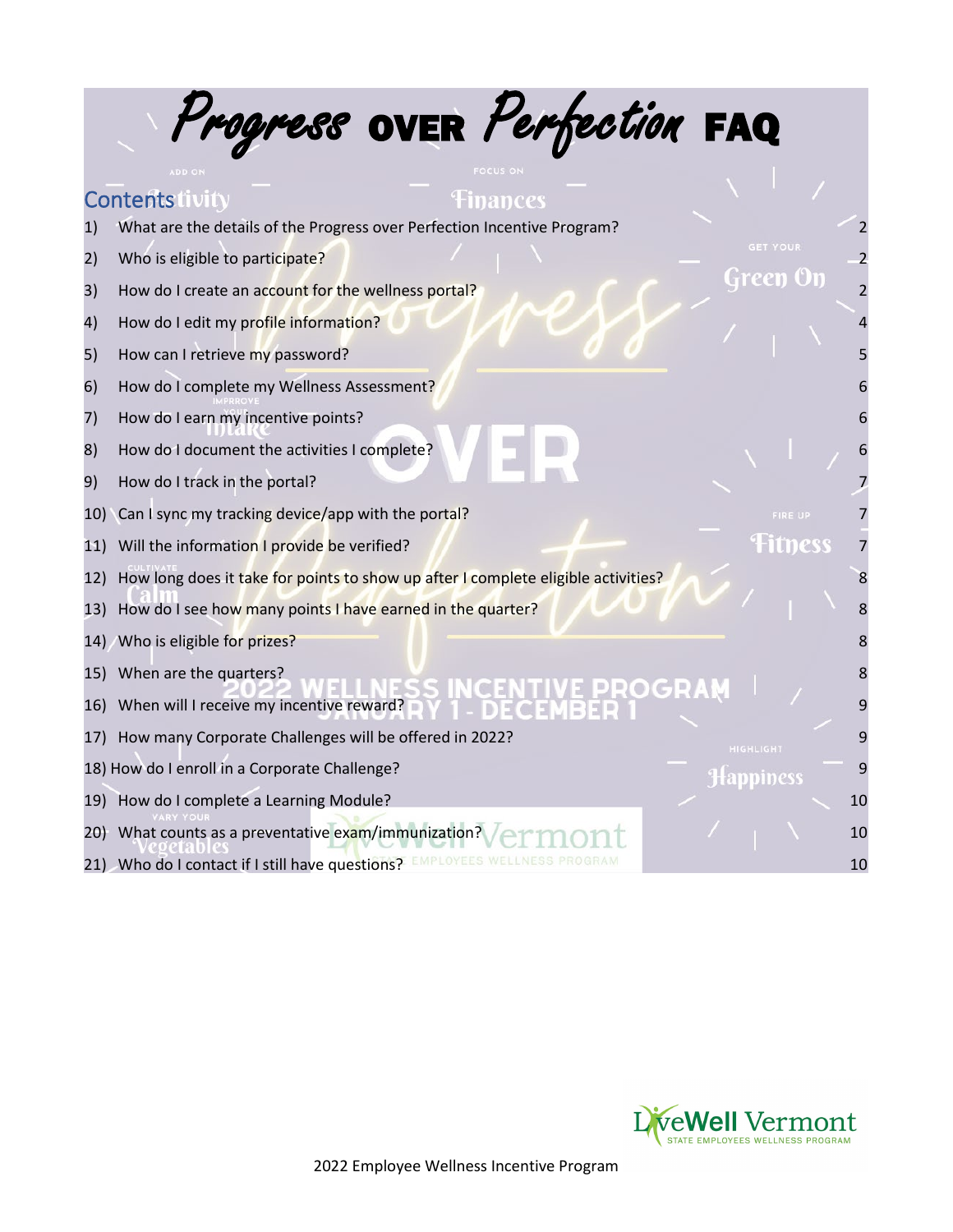- <span id="page-1-0"></span>*1) What are the details of the Progress over Perfection Incentive Program?*
	- **A total of \$300\* in wellness incentive rewards is available to employees and retirees who have health insurance with the State in the** *Progress over Perfection* **Incentive Program during 2022!**
	- **Active employees and retirees who do not carry health insurance through the State are eligible for fantastic wellness prize drawings.**
	- **Each quarter, you will need to earn 100 points to earn \$60/prize drawings by completing eligible activities. You choose how you earn your 100 points from the** *Incentives* **Menu, but remember, everything must be completed by each quarter's end date for those points to count! You will know you have earned your incentive when you see a green check mark.**
	- **The Wellness Assessment is a recommended first step to guide you to a personalized list of activities, though it is no longer required for participation in the incentive program. Completing the Wellness Assessment is worth an additional \$60 (so you can earn \$120 in the quarter you take your Wellness Assessment). Those not insured will be eligible for an additional prize drawing.**  *\*Incentive money is available until funds are depleted and there is no partial payout for partial points.*

### <span id="page-1-1"></span>*2) Who is eligible to participate?*

- **All active and retired state employees are eligible to participate in the wellness program.** 
	- o **State of VT active, permanent/limited employees and retirees who carry health insurance with the State are eligible to earn monetary rewards in the** *Progress over Perfection* **Incentive Program**
	- o **State of VT active, permanent/limited employees must be actively employed at the time of payment to receive monetary incentives or prizes**
	- o **State of VT active, permanent/limited employees and retirees must be insured with SOV/BCBSVT at the time of payment to receive monetary incentives or prizes**
- **State of VT active, permanent, limited and temporary employees and retirees not insured with SOV/BCBSVT are welcome to participate in wellness activates but are not eligible for incentive money**
	- o **They are eligible for fantastic wellness prize drawings for earning their points (while supplies last)**

## *3) How do I create an account for the wellness portal?*

- **a) Visit the [LiveWell Vermont Wellness Portal](http://www.bewellvermont.org/)**
- **b) New users click on the "Sign Up" button**



**c) Enter your email address and click "Submit"**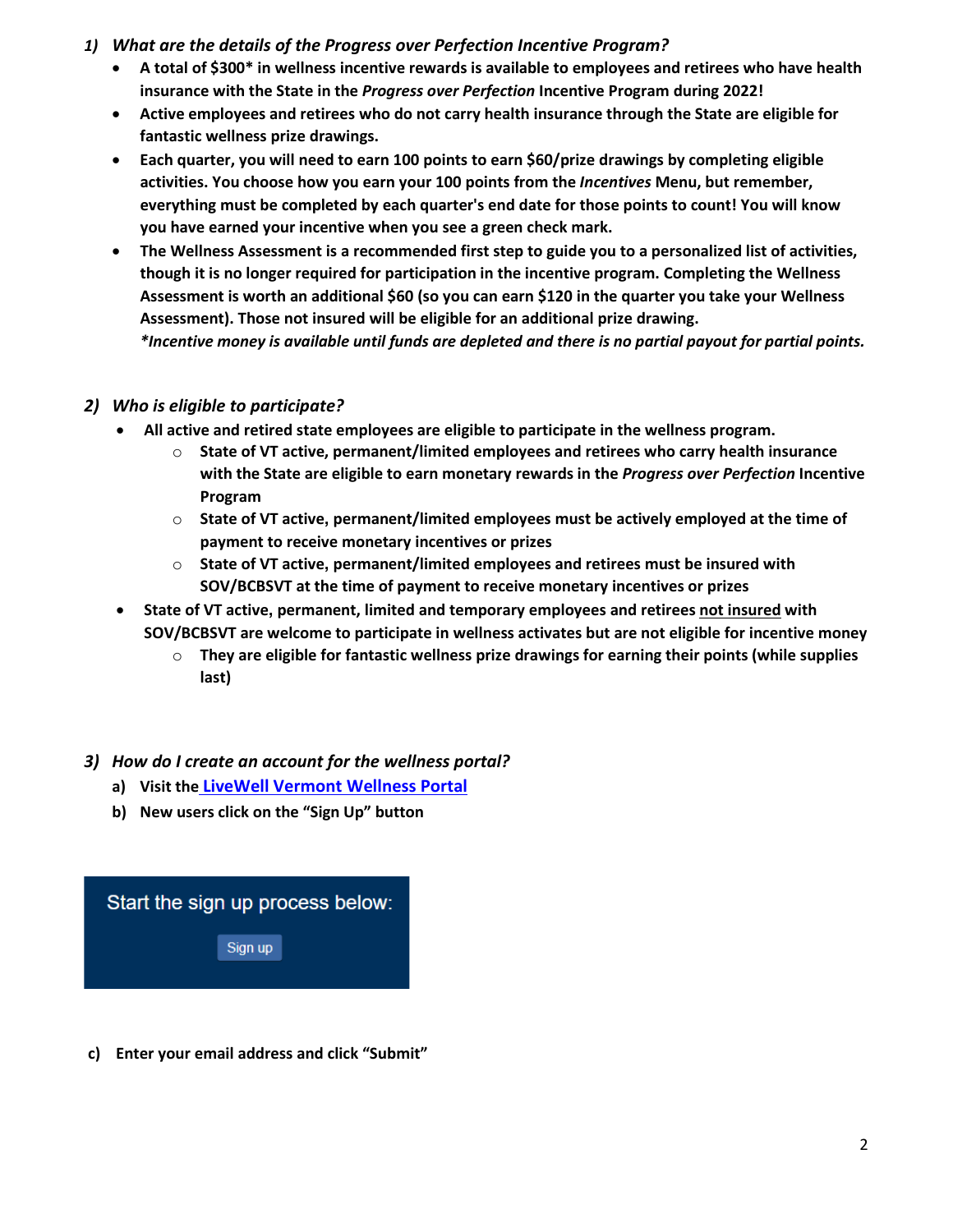| <b>BlueCross BlueShield</b><br>of Vermont<br>An Independent Licensee of the Blue Cross and Blue Shield Association.<br>To get started, enter your email<br>address<br><b>Submit</b><br>Cancel |  |
|-----------------------------------------------------------------------------------------------------------------------------------------------------------------------------------------------|--|
|                                                                                                                                                                                               |  |

**d) Check your email for a message fro[m noreply@mail.cerner.com](mailto:noreply@mail.cerner.com) with the subject line "Email address validation" and enter the code.**

- **e) Confirm your last name and enter the appropriate number** 
	- **a. [Active Employee Instructions](https://humanresources.vermont.gov/sites/humanresources/files/documents/Portal%20Registration%20Instructions_Active%20Employees.pdf)**
	- **b. [Retiree Instructions](https://humanresources.vermont.gov/sites/humanresources/files/documents/Portal%20Registration%20Instructions_Retired%20Employees.pdf)**

|                 | <b>BlueCross BlueShield</b>                                                                          |
|-----------------|------------------------------------------------------------------------------------------------------|
|                 | of Vermont<br>An Independent Licensee of the Blue Cross and Blue Shield Association.                 |
|                 | In order to finish creating your account, we need to confirm the following information<br>about you. |
|                 | Your Member Number is the last 13 characters of your BCBSVT ID, plus your 2-digit member number.     |
| * Last Name     |                                                                                                      |
| * Member Number |                                                                                                      |
|                 |                                                                                                      |
|                 |                                                                                                      |

- **f) Fill in required information and then click "Create Account".**
- **g) Agree to the Terms of Use and Privacy Policy.**

**Important!** While creating your account, if you incorrectly type your ID number and hit submit 3 times, your account will lock for 15 minutes. Please wait and retry again in 15 minutes.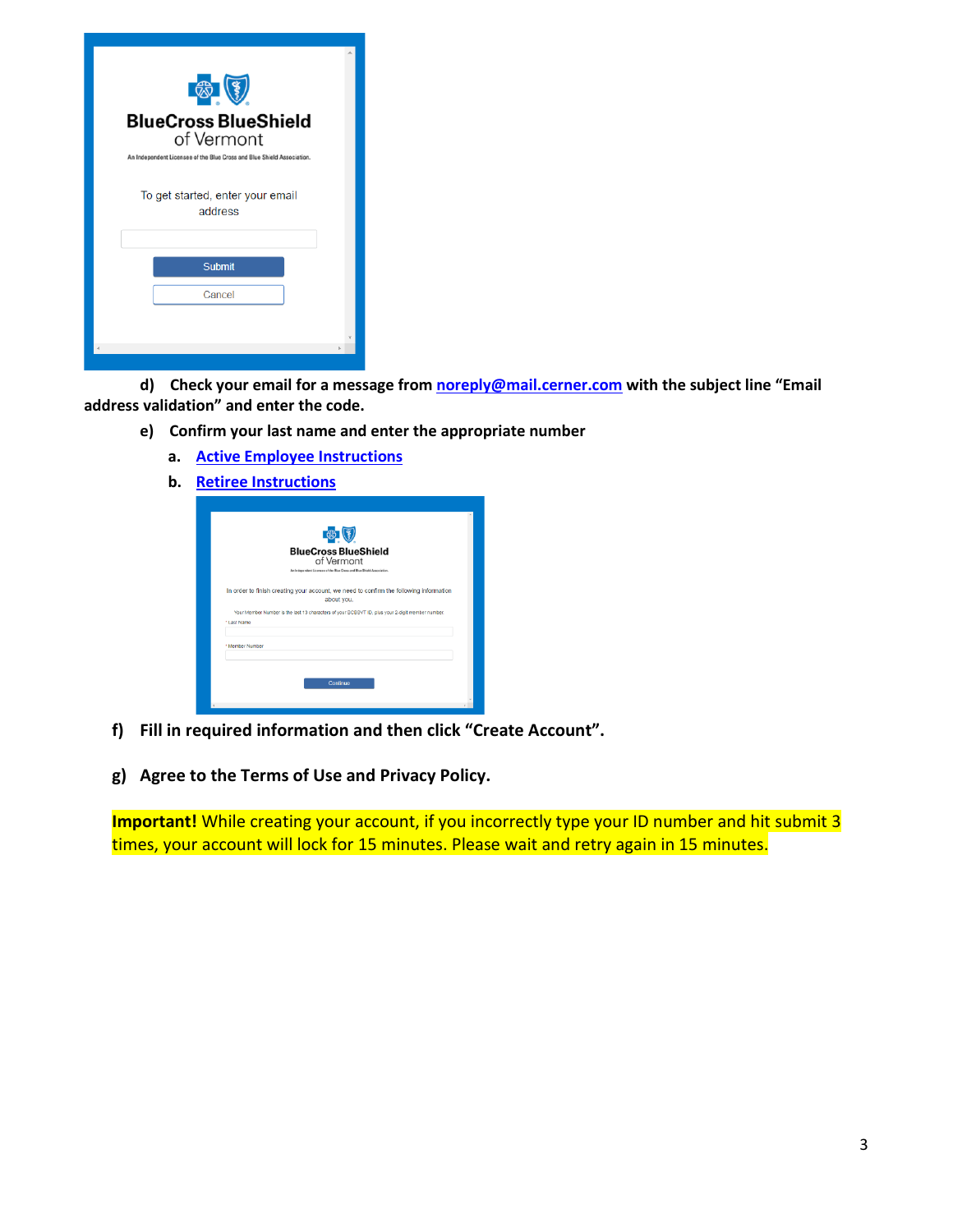#### *4)* **How do I edit my profile?**

**You can change information on your profile within your settings. This includes first and last name, birth date, gender, password, security questions, email address, and mobile phone number.**



**Log into the [LiveWell Vermont Wellness Portal](http://www.bewellvermont.org/)**

- **a) Click on your name in the upper right-hand corner of the dashboard**
- **b) Select "Account" from the dropdown menu**
- **c) A new secure browser tab will open from CernerHealth**
- **d) Fill out the fields you wish to change, then select "Save"**

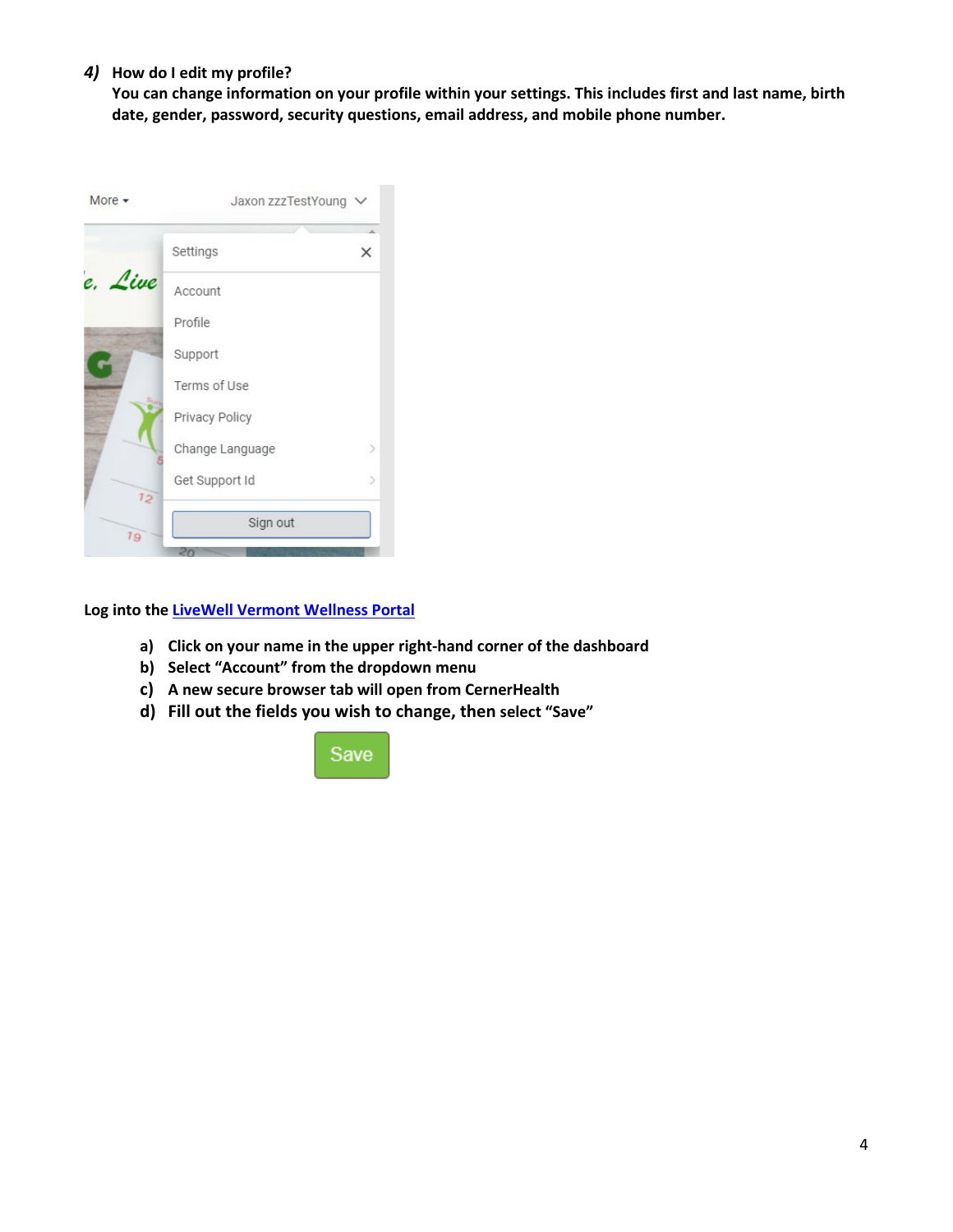| <b>BlueCross BlueShield</b><br>of Vermont<br>An Independent Licensee of the Blue Cross and Blue Shield Association.                                                                                                                           |
|-----------------------------------------------------------------------------------------------------------------------------------------------------------------------------------------------------------------------------------------------|
| Sign in to Be Well Vermont<br><b>Email address</b><br>Password                                                                                                                                                                                |
| Sign in                                                                                                                                                                                                                                       |
| Forgot your password?<br>Feel free to review our terms of use and privacy policy for more<br>information. If you don't own or control the computer you're<br>using, turn on "private browsing" to protect your personal<br>health information |

- <span id="page-4-0"></span>*5) How can I retrieve my password?*
- a) **Visi[t LiveWell Vermont Wellness Portal](https://www.bewellvermont.org/onboarding?to=https%3A%2F%2Fwww.bewellvermont.org%2F) and click "Forgot Password"**
- b) **Fill in your email address to log into the wellness portal and click the "I'm not a robot" verification box.**

c) **After answering the security question(s), the system will send a link to the email on file with your account**

d) **If you are still having trouble, contact Cerner Consumer Support at 888-252-8150 (password resets only).**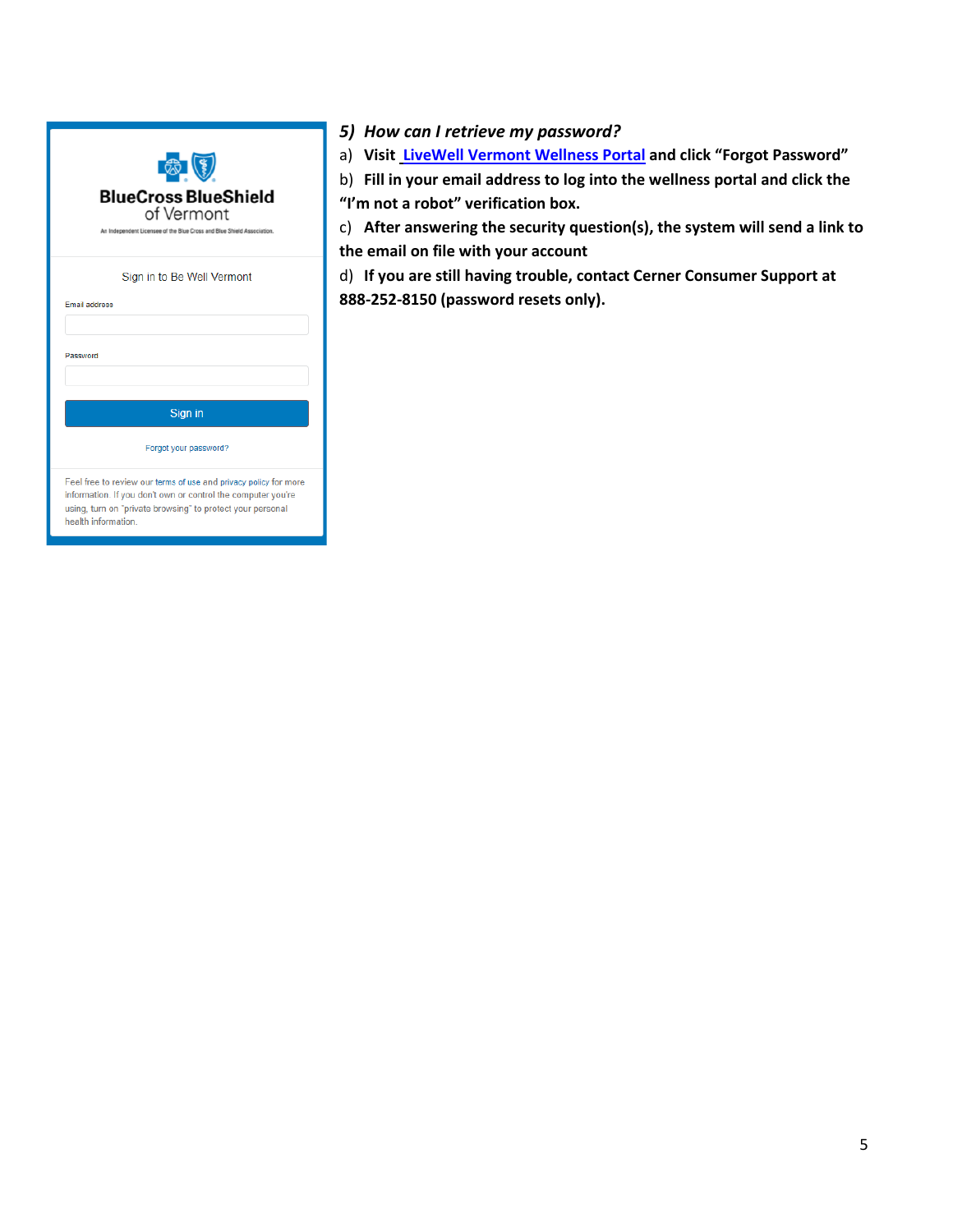

- <span id="page-5-0"></span>*6) How do I complete my Wellness Assessment?*
- **a) Log into the [LiveWell Vermont Wellness Portal](http://www.bewellvermont.org/)**

**b) If it is your first time on the portal, you will automatically be prompted to complete your wellness assessment.**

**To return later and take another time:** 

**From the menu bar at the top, select Your Health**

- **c) From the menu bar at the top, select "Your Health"**
- **d) From the "Your Health" menu bar on the left side of the screen, select "Wellness Assessment".**

**e) Complete the 10-15-minute questionnaire. All information collected is strictly confidential.**

# <span id="page-5-1"></span>*7) How do I earn my incentive points?*

**This year, the activities are categorized into wellness focus areas, displayed on the Wellness Wheel. We encourage you to choose activities in the areas where you want to develop/improve healthy habits! Each quarter LiveWell Vermont will focus on one category, but you may earn points in any category during any quarter.** 

**Quarterly activities include corporate challenges, preventive exams/immunizations, classes and/or events supported by LiveWell Vermont, tracking your healthy habits, Wellness Coaching, and more!**

| Q1: January 1 to March 31, 2022           |
|-------------------------------------------|
| Due by Mar 31, 2022, EDT                  |
| 86 / 100 Points<br><b>View Activities</b> |



## *8) How do I document the activities I complete?*

<span id="page-5-2"></span>**Once completed, all activities must be recorded in the portal to earn points. Some activities can be completed multiple times to award points. The activity must be completed within the dates of the quarter**  to earn points for that quarter. Example: if you get a preventive exam on January 12<sup>th</sup>, you can only earn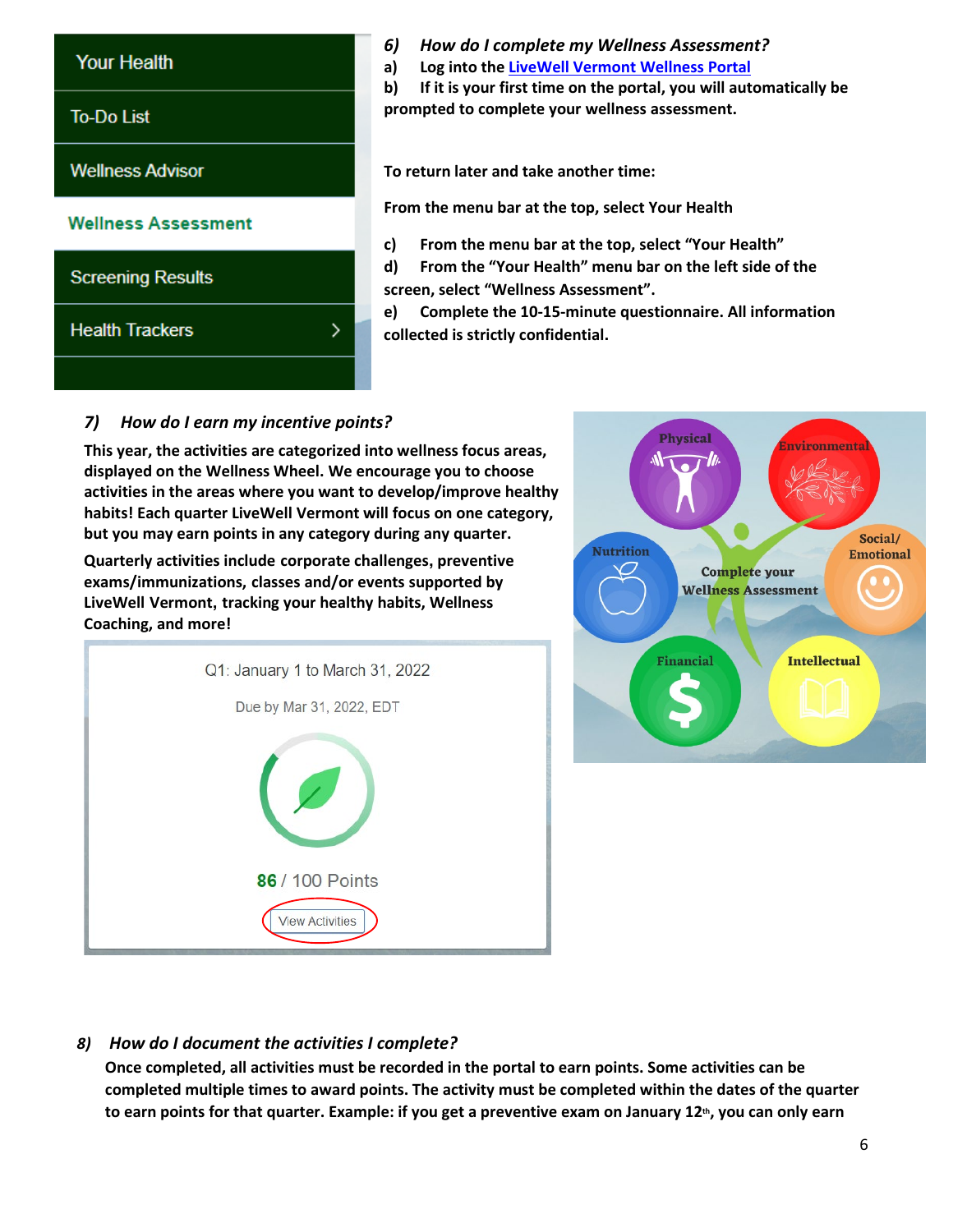**points in the first quarter. You cannot report it for points in subsequent quarters.** 

**To record an activity:**

- **a) Log into the [LiveWell Vermont Wellness Portal](http://www.bewellvermont.org/)**
- *b)* **Click on Incentives from the top menu bar**
- *c)* **Go to the current quarter by clicking "view activities" in the current box**
- *d)* **Find the activity you completed and click it to open**
- *e)* **Click the Enter Details button and fill out the questions. There is a 191-character limit within the text boxes.**

# **Enter Details**

- *f)* **If there is an option to add an attachment, this is "optional". If you choose to do so, make sure you have resized your photo to less than 1 MB.**
- **g) Select the blue 'Submit' button to save your changes.**

# **Submit**

|            | * Required fields are marked with an asterisk.          |
|------------|---------------------------------------------------------|
| * Date     |                                                         |
| MM/DD/YYYY | H                                                       |
|            | * What event did you attend?                            |
|            |                                                         |
|            |                                                         |
|            | How did this help you feel connected to your community? |
|            |                                                         |
|            | Upload a photo of your activity (optional)              |

1 MB maximum

<span id="page-6-0"></span>*9) How do I track in the portal?*

- **a) Log into the [LiveWell Vermont Wellness Portal](http://www.bewellvermont.org/)**
- **b) Scroll down to the Health Trackers on the right side**
- **c) Open the tracker of your choice by selecting it from the list**



<span id="page-6-1"></span>*10) Can I sync my tracking device/app with the portal?* **Yes[! Click here](https://d273uj0qfv334k.cloudfront.net/bcbsvt/livewellvermont/statics/pages/healthyPathPagelet/pdf%20for%20connectivity%20widget.pdf) for instructions.**

**Please note:** *If you hope to earn points through your device be sure it tracks "steps" or activity minutes. You can earn 1 point per day for getting 10,000 steps/day or 30 minutes of physical activity.* 

<span id="page-6-2"></span>*11) Will the information I provide be verified?* 

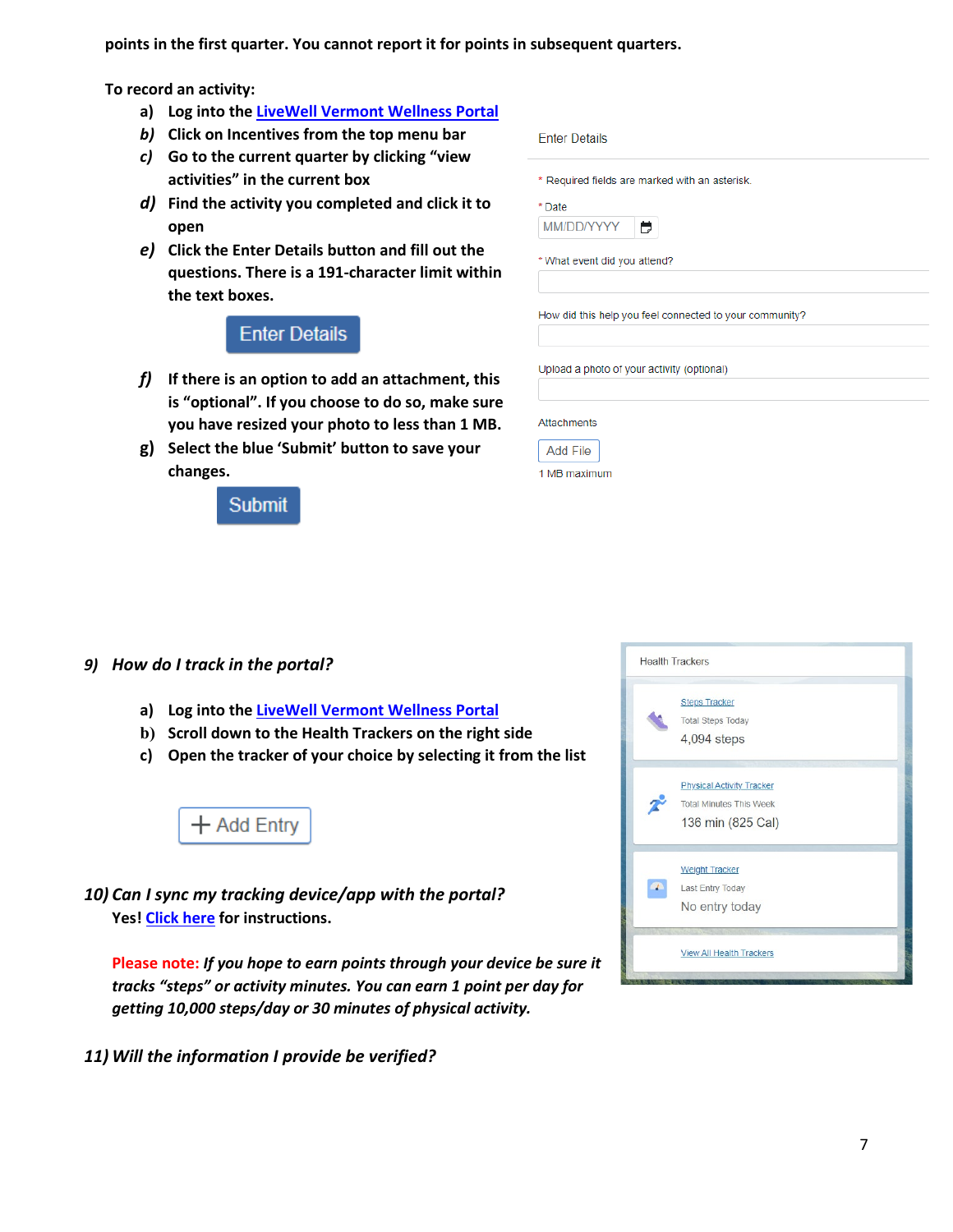**LiveWell Vermont retains the right to audit for accuracy of reported information associated with the**  *Progress over Perfection* **Incentive Program. Incentive payouts may be delayed or withheld for false or inaccurate information.** 

## *12) How long does it take for points to show up after I complete eligible activities?*

- <span id="page-7-0"></span>a) When you click on and complete an activity that is one and done like the **Attend InvestEAP webinar**  activity (where you answer the custom question about which one you attended), the points do not trigger immediately. **You'll need to refresh the screen for the points to show.**
- b) For an activity that is connected to a tracker (physical activity and steps) and has you logging a number of minutes or steps toward a daily goal, it can take **24-48 hours** for the system to award the points for that. You will see an immediate pop up at the lower part of the screen that says "entry submitted" after you log your data so there is an acknowledgement.

## <span id="page-7-1"></span>*13) How do I see how many points I have earned in the quarter?*

- a) **Log into the [LiveWell Vermont Wellness Portal](http://www.bewellvermont.org/)**
- b) **You can see your points for the entire year on the dashboard.**
- c) **To see your points for the current quarter, click the Incentives tab at the top of the screen.**
- d) **Scroll down to the current quarter. Note: Each quarter will only be accessible during the quarter's dates. New quarters will open when they begin.**



Due by Mar 31, 2022, EDT



**View Activities** 

### <span id="page-7-2"></span>*14) Who is eligible for prizes?*

**Everyone! In addition to the monetary incentive, you can also win prizes! LiveWell awards wellness-related prizes** 

**throughout the year for participating in certain LiveWell programming! If you are not insured with BCBSVT, you will only be eligible for prizes, not money.**

## <span id="page-7-3"></span>*15) When are the quarters?*

| <b>Quarter</b> | <b>Start Date</b> | <b>End Date</b> | <b>Focus</b>                                      |  |
|----------------|-------------------|-----------------|---------------------------------------------------|--|
| Q1             | January 1         | March 31        | <b>Physical Activity</b>                          |  |
| Q2             | April 1           | June 30         | <b>Emotional Well-being</b>                       |  |
| Q3             | July 1            | September 30    | <b>Nutrition</b>                                  |  |
| Q4             | October 1         | December 1*     | <b>Environmental and Financial Well-</b><br>being |  |

**\*note that Q4 is shortened to facilitate payment before the end of calendar year**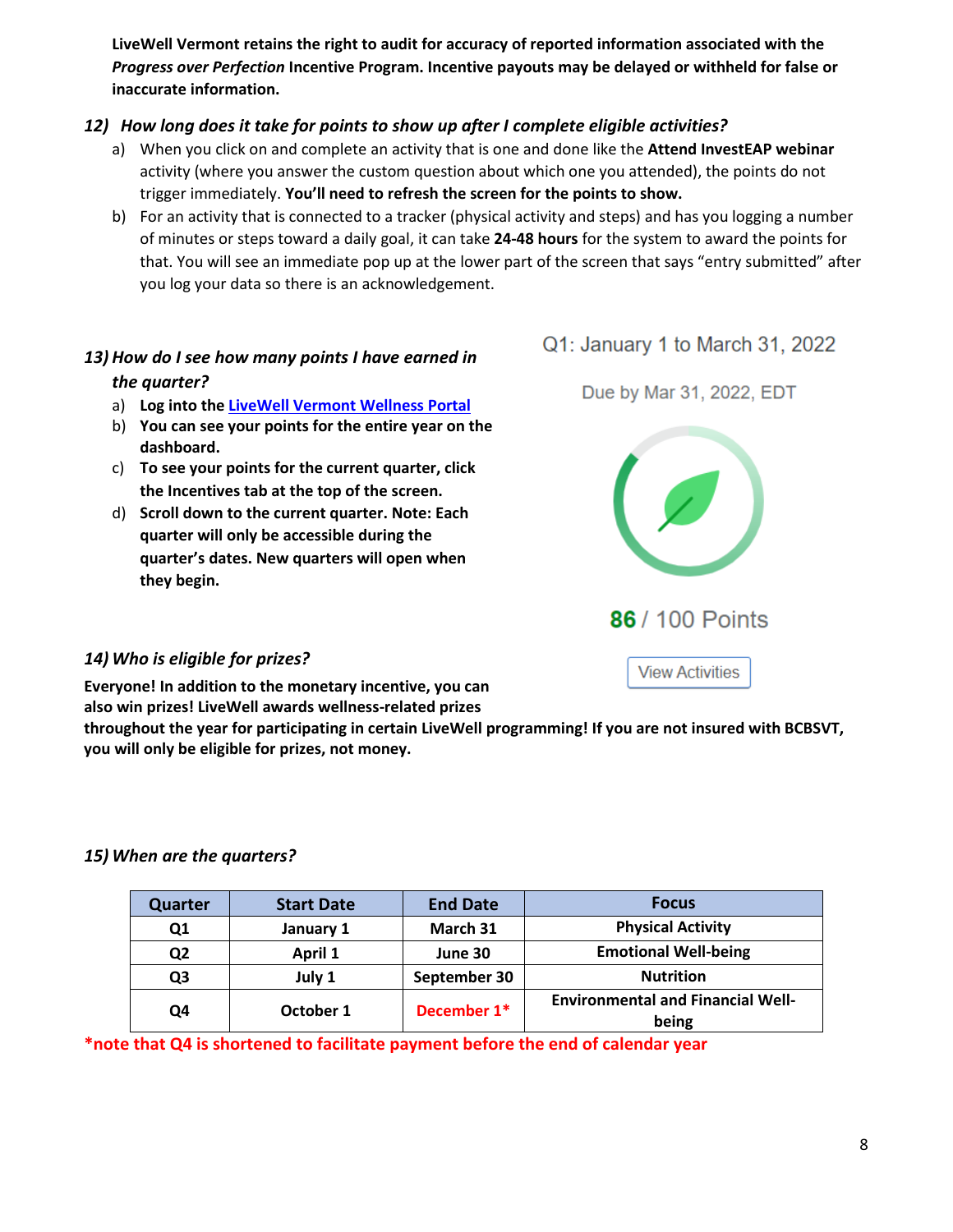#### <span id="page-8-0"></span>*16) When will I receive my incentive reward?*

|  |  | Active Employees: |
|--|--|-------------------|
|--|--|-------------------|

| Quarter | <b>Payout Date</b> |
|---------|--------------------|
| Q1      | 4/21/22            |
| Q2      | 7/28/22            |
| Q3      | 10/20/22           |
| O4      | 12/29/22           |

*You will see your Wellness Incentive on your pay statement under Wages and Earnings. Wellness Incentives are considered taxable income under the IRS/State of VT.* 

| Retirees*: |                    |  |
|------------|--------------------|--|
| Quarter    | <b>Payout Date</b> |  |
| Q1         | 4/29/22            |  |
| Q2         | 7/29/22            |  |
| Q3         | 10/31/22           |  |
| O4         | 12/30/22           |  |

**\*** *You will see your Wellness Incentive on your pension statement under Gross Earnings. Wellness Incentives are considered taxable income under the IRS. You will be responsible to declare any incentive earned on your annual tax statement.* 

*Exempt retirees will be paid through a separate process which may cause a delay in payout.* 

### <span id="page-8-1"></span>*17) How many Corporate Challenges will be offered in 2022?*

**There will be two Corporate Challenges per quarter. Information on these will be released closer to the challenge start date. Challenges in Quarters #1 will be 3 weeks in length. In Quarters #2 and #3, they will be 4 weeks in length. Challenges in Quarter #4 will be 3 weeks in length. All corporate challenges earn you 50 points for successful completion. You must track and meet your goal each day of the challenge, including weekends and holiday, to earn credit for that day's activity.** 

### <span id="page-8-2"></span>*18) How do I enroll in a Corporate Challenge?*

- **a. Log into the [LiveWell Vermont Wellness Portal](http://www.bewellvermont.org/)**
- **b. Open the dropdown arrow next to More in the top menu bar**
- **c. Select "Challenges"**

| Events  | Challenges -       |  |
|---------|--------------------|--|
|         | Challenges         |  |
|         | Challenges Details |  |
| pcoming | Coaching           |  |